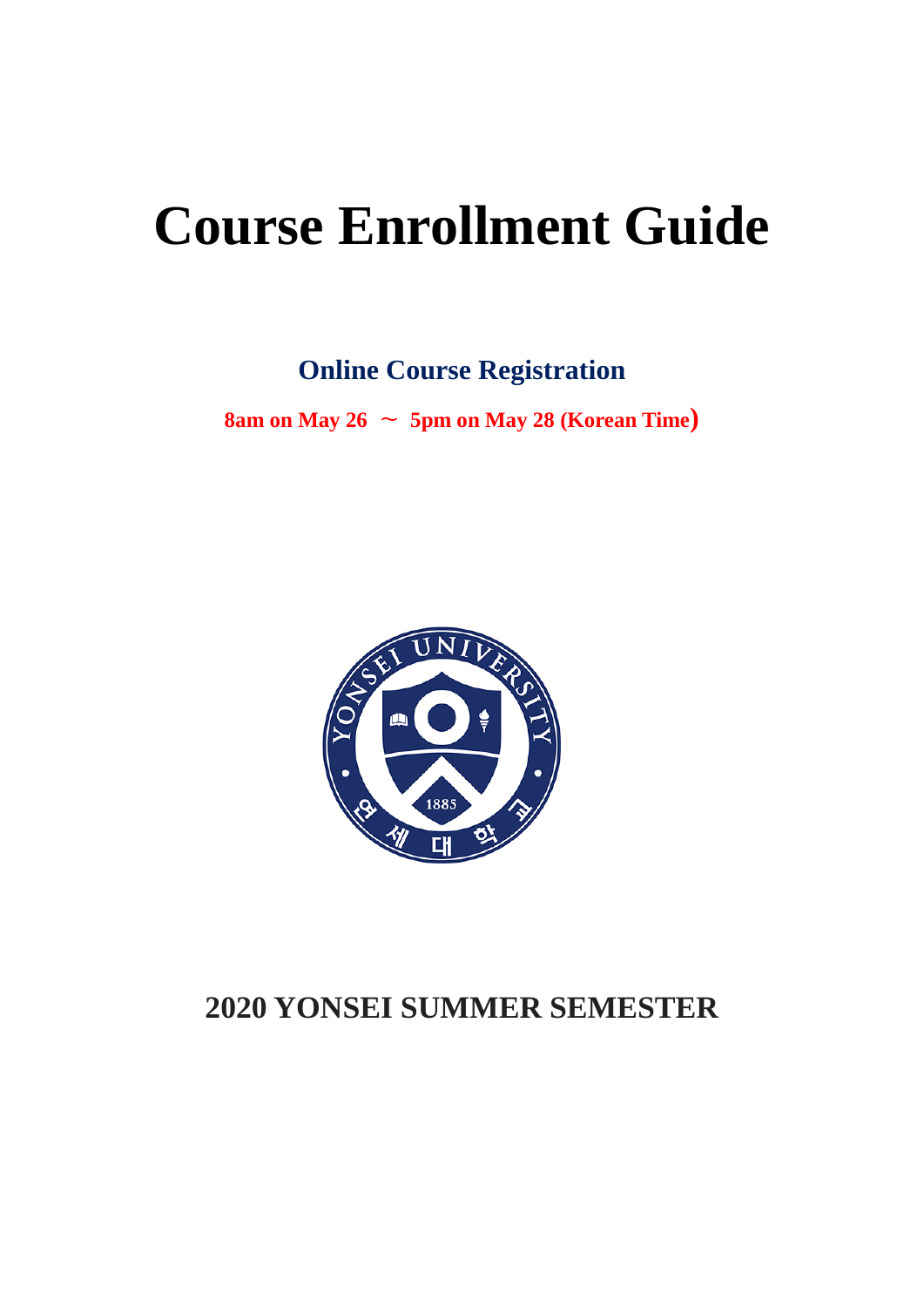# **1. Regulations**

#### **Course Availability**

#### **Minimum number of students**

A course will be cancelled if less than **20 students** register for the course. In the event that your class is cancelled due to the 20 student minimum policy, please consult with us immediately regarding alternate course registration [\(summer@yonsei.ac.kr\)](mailto:summer@yonsei.ac.kr).

\*The list of the cancelled courses due to the 20 student minimum policy will be announced on our website on May 29th, 2020.

#### **Courses that are open for international students**

If the course is open for exchange (international and visiting) students: check the last row "Exchange Student". If it's 'O' it means you can take it. However, if it's 'X', it's not available for international/ visiting students. Check the provided course list carefully!

**All courses have a maximum number of students, and spaces are reserved on a first-come, first-served basis. If there are more students than spaces available, you will be asked to register for an alternative class.**

#### **Course Load**

#### **Minimum: 3 Credits (1 Course) Maximum: 9 Credits (3 Courses)**

In order to complete a full semester's work in only three weeks, Yonsei Summer Semester courses are highly intensive and fast paced.

During the three-week courses, classes meet three class hours each day, five days a week (Mon  $\sim$  Fri), for 3 weeks.

Course requirements include a mid-term examination, a final examination, and often a term paper, although the choice remains up to individual professors.

# **Course Level**

The course level can be determined by the course code. If the course code is 1000 level (e.g. IEE1101), the course is considered a General Education / Lower Level undergraduate course. From 2000 to 4000, the course is considered a Major Elective / Required / Basic course. From 5000 above, the course is classified as a Graduate Course.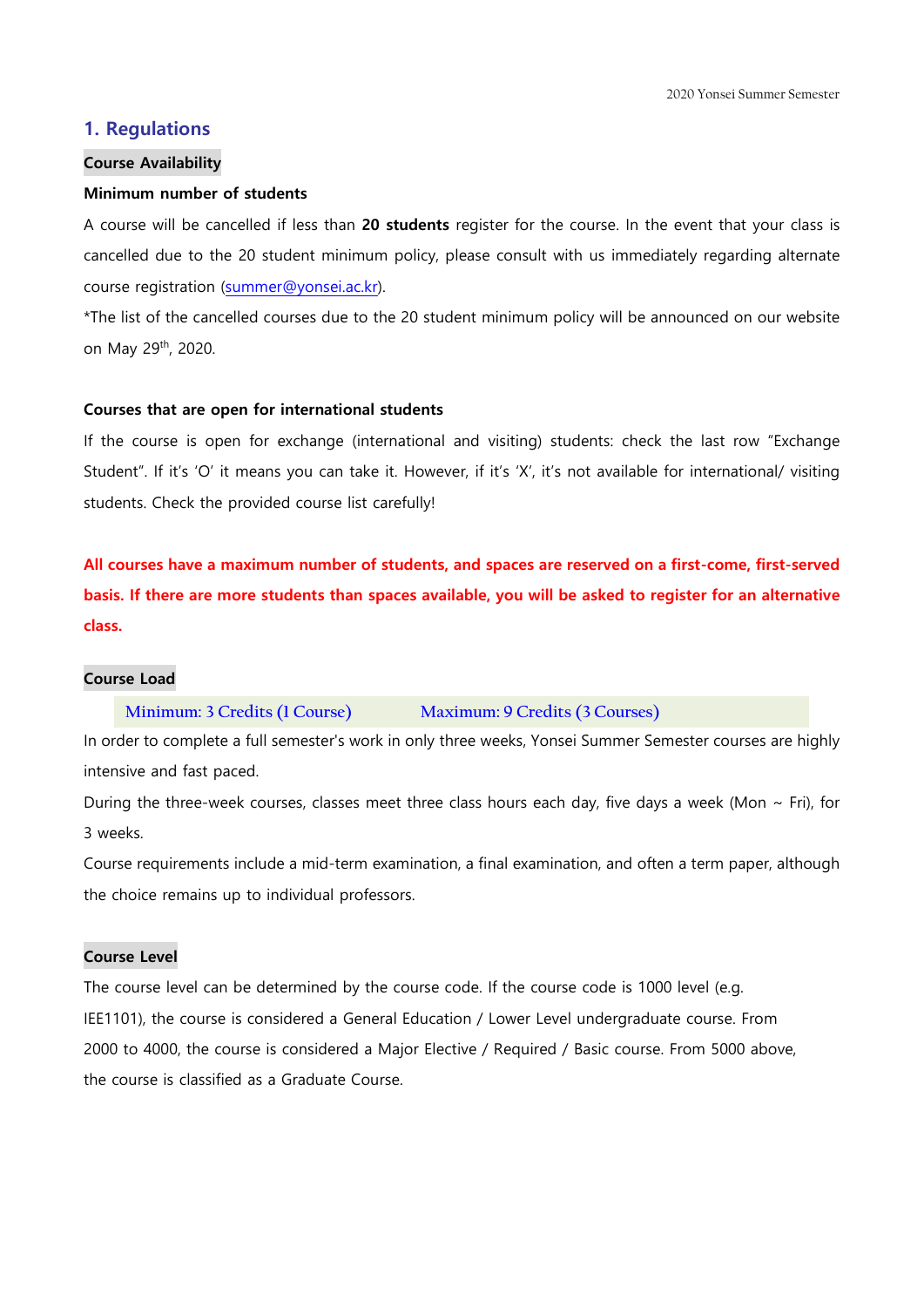# **Academic Calendar**

| <b>Online Course Registration</b> | May 26 $\sim$ 28     |
|-----------------------------------|----------------------|
| <b>Course Add &amp; Drop</b>      | June 10 $\sim$ 11    |
| <b>Classes Begin</b>              | June 30              |
| <b>Midterm Exam</b>               | July 9               |
| <b>Final Exam</b>                 | <b>July 20 or 21</b> |
| <b>Classes End</b>                | July 21              |
| <b>Course Evaluation</b>          | July 21 $\sim$ 27    |
| <b>Grades Check/Correction</b>    | July 24 $\sim$ 27    |

# **Course Timetable**

| 1              | $09:00 - 09:50$ |
|----------------|-----------------|
| $\overline{c}$ | $10:00 - 10:50$ |
| 3              | $11:00 - 11:50$ |
| $\overline{4}$ | $12:00 - 12:50$ |
| 5              | $13:00 - 13:50$ |
| 6              | $14:00 - 14:50$ |
| $\overline{7}$ | $15:00 - 15:50$ |
| 8              | $16:00 - 16:50$ |
| 9              | $17:00 - 17:50$ |
| 10             | $18:00 - 18:50$ |

# **Reference Code**

| (a) | Course is taught in a language other than Korean and English (e.g. Chinese,       |
|-----|-----------------------------------------------------------------------------------|
|     | Japanese, Spanish, French, etc.).                                                 |
| (b) | Course is graded on an Absolute.                                                  |
| (c) | Course is offered at Songdo International Campus. (Therefore, it is NOT available |
|     | for exchange/visiting students.)                                                  |
| (1) | Course has supplementary video lectures, available at the YSCEC website           |
| (2) | Course is taught in English                                                       |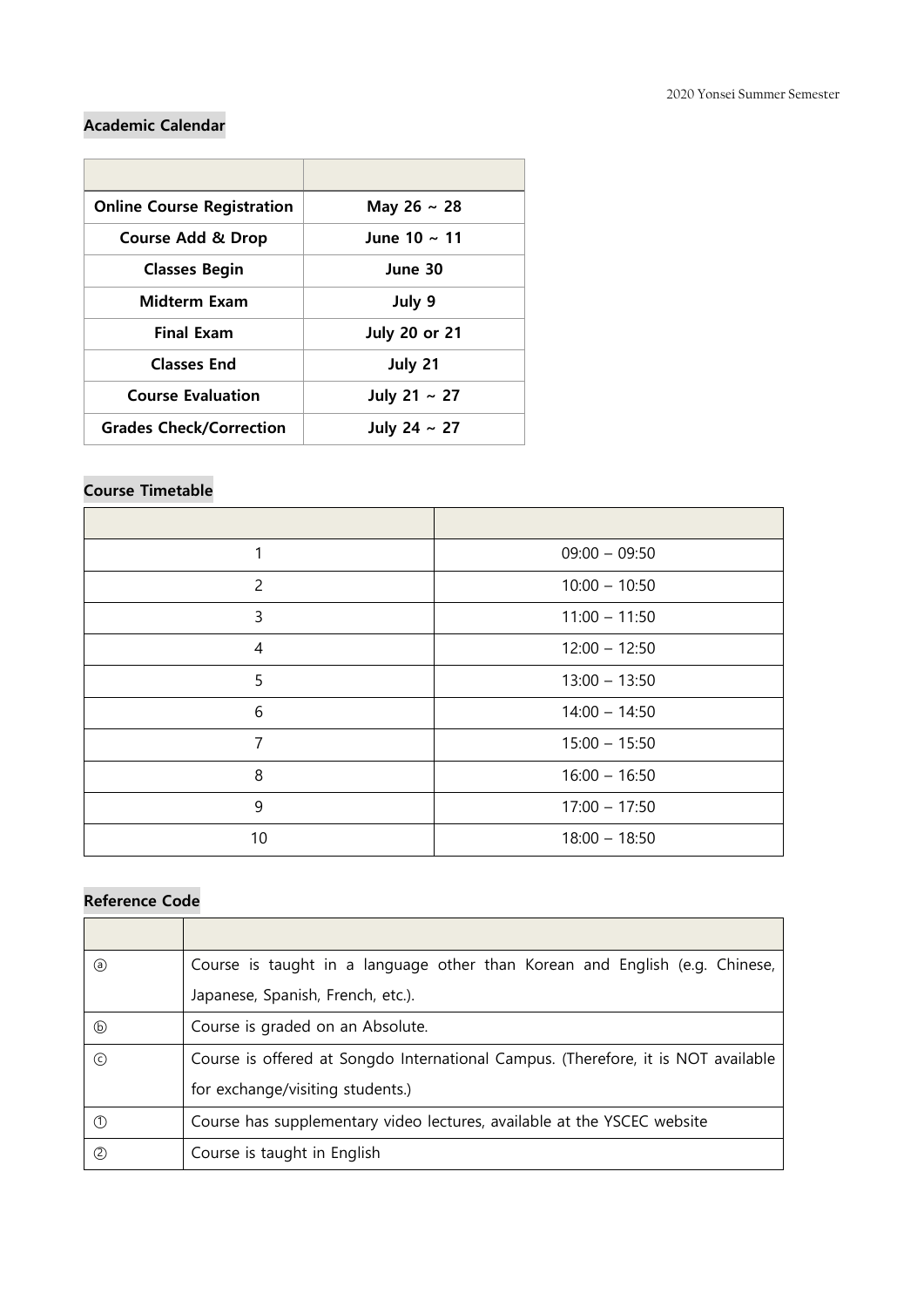2020 Yonsei Summer Semester

- Courses without reference codes of ⓐ and ② are taught in Korean.

- Other than the above pre-fixed reference codes, each college/department may add more numbers or codes, and those have different restriction or information.

(a) - Relative Grading Policy, (b) - Absolute grading policy, (c) - P/NP,  $\circled{a}$  - Native Lecture,  $\circled{1}$  supplementary video lectures,  $\circled{2}$  - Course Taught in English,

## **How to Register**

| Course registration on-line through portal.yonsei.ac.kr                   |
|---------------------------------------------------------------------------|
| *Log in will be available since May $26th$ , 7:00.                        |
| *Course registration begins May 26 <sup>th</sup> , 8:00 and closes on May |
| 28 <sup>th</sup> 17:00.                                                   |
| If you wish to change or add/drop the course from the previous            |
| course registration, change it during the course add/drop period          |
| through portal.yonsei.ac.kr                                               |

# **2. Online Course Registration: [portal.yonsei.ac.kr](http://portal.yonsei.ac.kr/)**

# **\* The Yonsei portal course enrollment system will be accessible only during the registration period.**

① Go to Yonsei Portal (portal.yonsei.ac.kr), and click the "English" button on the top right corner for English service.

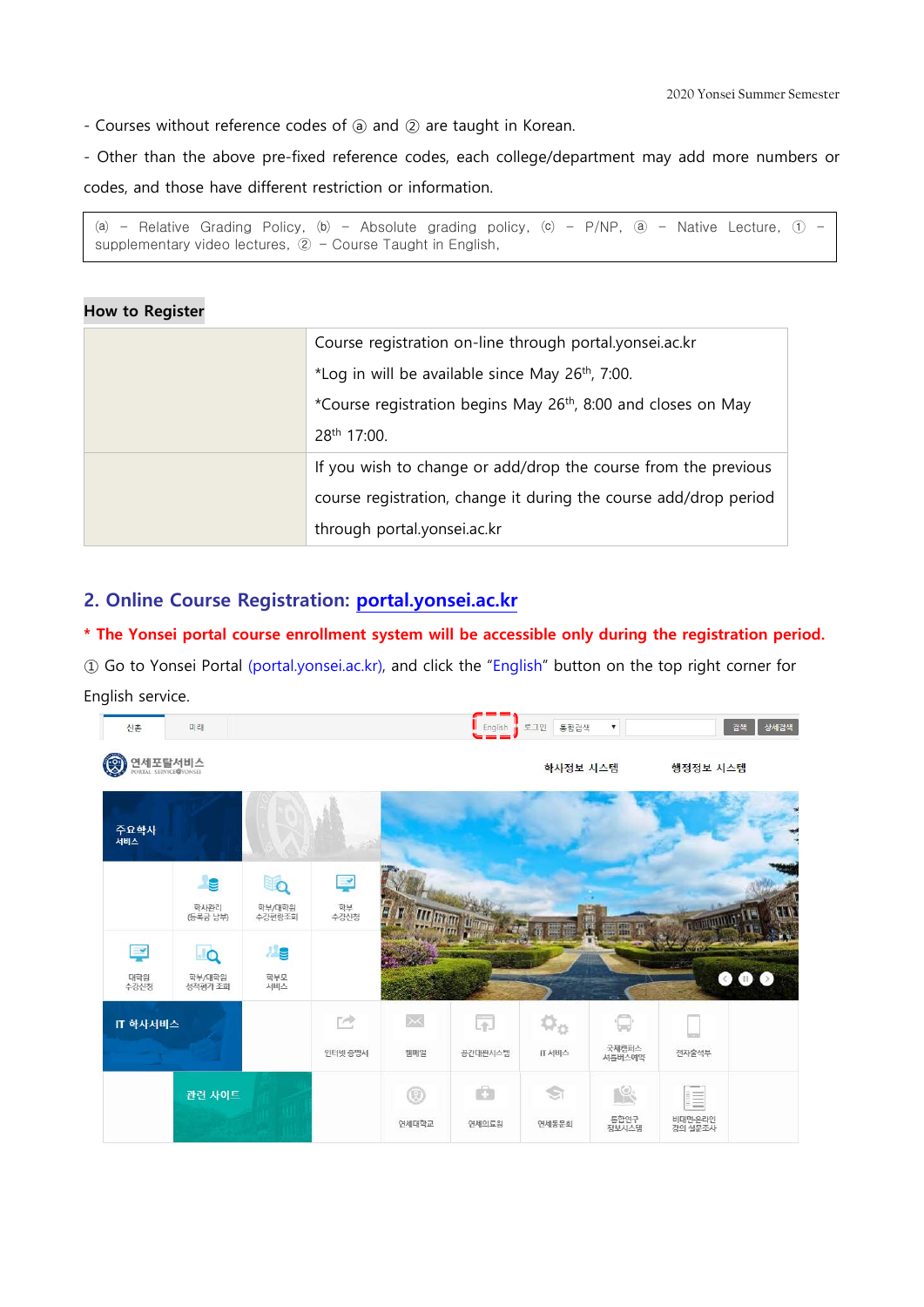

② Click on the "Undergraduate Course Enrollment" banner.

③ Log In (\*Able to log in at the Undergraduate Course Enrollment since 7AM, May 26)

**ID**: Your student ID No. (202084XXXX)

# **\* You can find your student ID Number by logging into the YISS website [\(summer.yonsei.ac.kr/s3\\_2.asp\)](http://summer.yonsei.ac.kr/s3_2.asp) from May 25.**

Please note that only those students who have completed enrollment can find the ID. **Password:** 6 digit of your date of birth (YYMMDD)

Ex) If you were born on May 29 of 1999, your password will be '990529'

| <b>Yonsei University</b> |              |        |        |  |
|--------------------------|--------------|--------|--------|--|
|                          |              |        |        |  |
| Student ID               |              |        |        |  |
| Password                 |              |        | Log In |  |
|                          | Introduction | Manual |        |  |

Wish List: If you click on "Wish List" button, the course you chose will show up on your wish list. The wish list lasts until the end of Add & Drop Period. If you use the wish list feature to save courses, you do not need to search them again. So, it's recommended to use Wish List for your convenience during the Wait List System period when a quick decision is needed.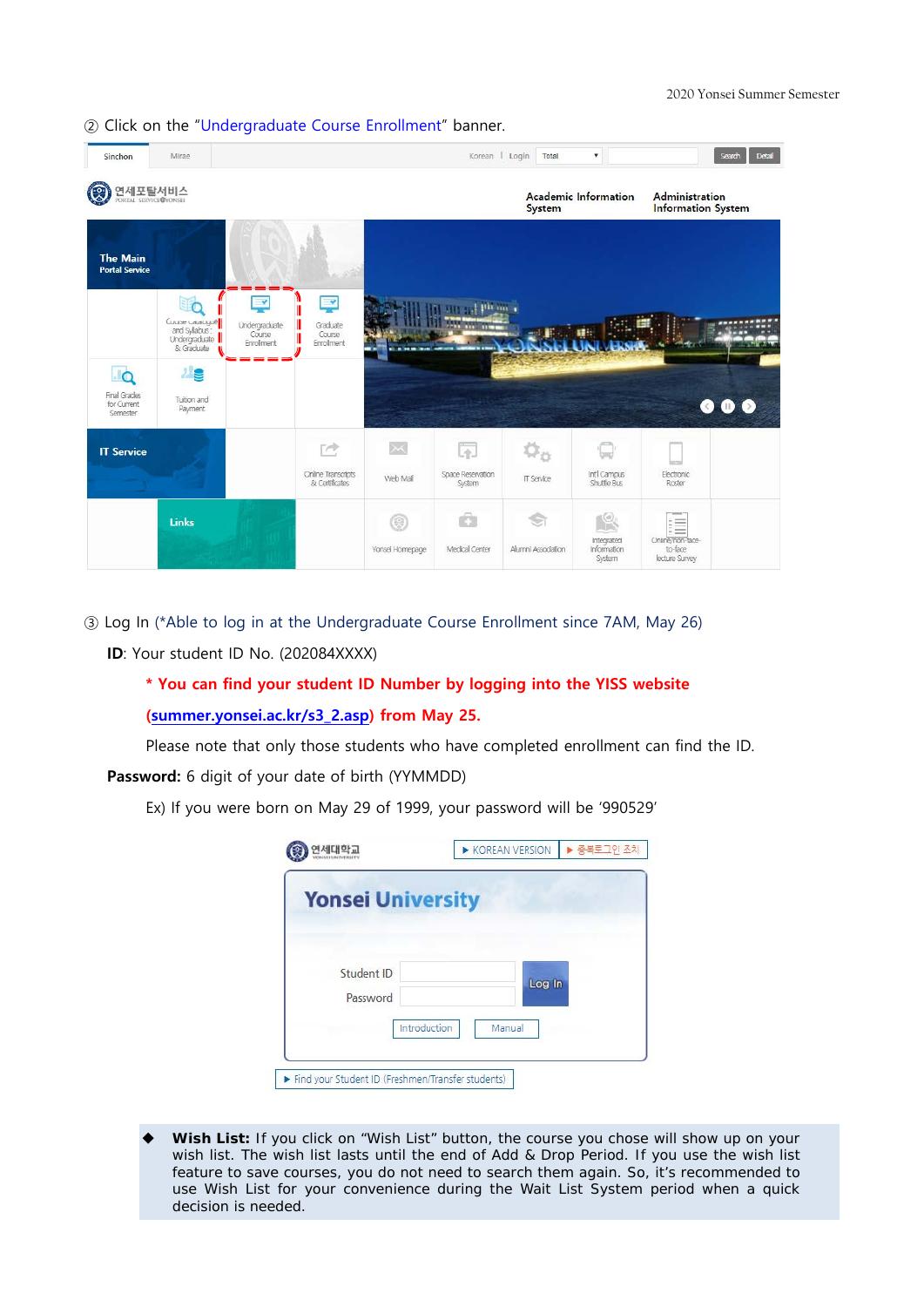④ Go to "Course Enrollment". To see the courses offered by Yonsei Summer Semester, please choose Undergraduate > Supplementary Term > Summer Session.

|              |         |                            |                                                                                  | 2015 Winter Abroad at Yonsei |                     |                                 |                          |                         |      |                                          |                       |              |                              |                |                         |                                                             | <b>TION</b>    |                         |          |                                           |
|--------------|---------|----------------------------|----------------------------------------------------------------------------------|------------------------------|---------------------|---------------------------------|--------------------------|-------------------------|------|------------------------------------------|-----------------------|--------------|------------------------------|----------------|-------------------------|-------------------------------------------------------------|----------------|-------------------------|----------|-------------------------------------------|
| ٠o           |         | 연세대학교<br>YONSEI UNIVERSITY |                                                                                  |                              |                     |                                 |                          |                         |      |                                          |                       |              |                              |                |                         |                                                             |                |                         |          | Logout                                    |
|              |         |                            |                                                                                  |                              |                     |                                 |                          |                         |      |                                          |                       |              |                              |                |                         |                                                             |                |                         |          |                                           |
|              | Notice  |                            |                                                                                  |                              |                     |                                 |                          |                         |      |                                          |                       |              |                              |                |                         | Waiting System Period 2015.11.23, 08:00 ~ 2015.11.24, 17:00 |                |                         |          |                                           |
|              |         |                            | ■ ■ ■ ■ ● ■ ■ ■ ■ ■ ■ ■                                                          |                              |                     |                                 |                          |                         |      |                                          |                       |              |                              |                |                         |                                                             |                |                         |          |                                           |
|              |         |                            |                                                                                  |                              |                     |                                 |                          |                         |      |                                          |                       |              |                              |                |                         |                                                             |                |                         |          |                                           |
|              |         |                            | Major Search Undergraduate Programs                                              |                              | $\checkmark$        | Supplementary Tern V            |                          | International Winter    |      | $ -a  -$                                 |                       | $\checkmark$ | <b>Search</b>                |                |                         |                                                             |                |                         |          |                                           |
|              |         |                            | Keyword Search Course Code                                                       | $\check{ }$                  |                     |                                 |                          |                         |      | <b>Search</b>                            |                       |              |                              |                |                         |                                                             |                |                         |          |                                           |
|              |         |                            | $\Box$ Identical Courses (?) Course Description $\Box$ Syllabus $\Box$ Reference |                              |                     |                                 |                          |                         |      |                                          |                       |              |                              |                |                         |                                                             |                |                         |          |                                           |
| Wish<br>List |         | Grade Unit                 | Course Code-Sec.-Lab                                                             |                              | Apply               | <b>Course Title</b>             |                          | Credi Instructor        |      | Time                                     | Room                  | Remain       | <b>Total</b><br>Waiting      | Ref.           |                         | Maior<br>Remainin                                           | $\overline{z}$ |                         | $\Delta$ | Remaining by each gra Exchange<br>Student |
| ۵            | $\circ$ | 1000                       | ECO1103-11-00 Q ② 图                                                              |                              | <b>Apply</b>        | PRINCIPLES OF MICROE            |                          |                         |      | 3 choi Byung ··· Mon1,2,3, ···           | Edu603                | 24           | $\circ$                      |                |                         | ÷.                                                          |                | $\overline{\mathbf{3}}$ |          | $\circ$                                   |
| ٹ            | $\circ$ | 1000                       | IEE1137-01-00 QO目                                                                |                              | <b>Apply</b>        | KOREAN LANGUAGE 1               |                          | 1 jeon na yo ···        |      |                                          |                       | $\circ$      | $\circ$                      |                |                         | ٠                                                           |                |                         |          | $\circ$                                   |
| 스            | $\circ$ | 1000                       | IEE1138-01-00 QQ                                                                 |                              | <b>Apply</b>        | KOREAN LANGUAGE 2               |                          | 1 jeon na yo ···        |      |                                          |                       | $\circ$      | $\circ$                      |                |                         | ٠                                                           |                |                         |          | $\circ$                                   |
| ک            | $\circ$ | 1000                       | IEE1139-01-00 Q ① 国                                                              |                              | <b>Apply</b>        | KOREAN LANGUAGE 3               |                          | 1 jeon na yo ···        |      |                                          |                       | $\circ$      | 1                            |                |                         | $\overline{\phantom{a}}$                                    |                |                         |          | $\circ$                                   |
| 소            | $\circ$ | 1000                       | IEE1140-01-00 Q ② 国                                                              |                              | <b>Apply</b>        | TAEKWONDO 1                     |                          |                         |      | 1 Kim Young ··· Mon5.6.Tu ··· Spo203(Ta- |                       | $\circ$      | 1                            |                |                         | ٠                                                           |                |                         |          | $\circ$                                   |
| 소            | $\circ$ | 2000                       | IEE2019-01-00 Q ① 国                                                              |                              | <b>Apply</b>        | INTRODUCTORY PSYCH <sup>®</sup> |                          |                         |      | 3 Jeong AnSuk Mon1.2.3."                 | Edu405                | 26           | $\circ$                      |                |                         | $\sim$                                                      |                | $\sim$                  |          | $\circ$                                   |
| 소            | $\circ$ | 2000                       | IEE2045-01-00 Q 2                                                                |                              | <b>Apply</b>        | CONTEMPORARY ARTS:              |                          |                         |      | 3 Shin Chun ··· Mon1.2.3. ···            | Edu614                | 29           | $\circ$                      |                |                         | $\sim$                                                      |                |                         |          | $\circ$                                   |
| 소            | $\circ$ | 3000                       | IEE3343-01-00 QO 图                                                               |                              | Apply               | FINANCIAL ACCOUNTING            | $\overline{\phantom{a}}$ |                         |      | JOO In Ki Mon1.2.3                       | Edu410                | 26           | $\circ$                      |                |                         |                                                             |                |                         |          | $\circ$                                   |
|              |         |                            |                                                                                  |                              |                     |                                 |                          |                         |      |                                          |                       |              |                              |                |                         |                                                             |                |                         |          |                                           |
|              |         |                            |                                                                                  |                              |                     |                                 |                          |                         |      |                                          |                       |              |                              |                |                         |                                                             |                |                         |          |                                           |
|              |         | Confirm List $\bigcirc$    |                                                                                  |                              |                     |                                 |                          |                         |      |                                          | Remaining Credits : 4 |              |                              |                |                         | Registered Credits: 3 (3)                                   |                | Maximum Credits: 7      |          |                                           |
| No.          |         |                            | Course Code-Sec.-Lab                                                             |                              | <b>Course Title</b> | <b>Credits</b>                  | Instructor               |                         | Time |                                          | Room                  |              | Major<br>Remaining Remaining |                |                         | Remaining by each grade                                     |                | Note                    |          |                                           |
|              |         |                            | SOC3202-01-00 Cancel                                                             | SOCIAL THOUGHT               |                     | 3                               |                          |                         |      | BizHB225                                 |                       |              |                              | $\overline{2}$ | $\overline{\mathbf{3}}$ | $\overline{4}$<br>$\sim$                                    |                |                         |          |                                           |
| $\mathbf{1}$ |         |                            |                                                                                  |                              |                     |                                 |                          | Ha Hongkyu Mon1,2,3,Tu- |      |                                          |                       | 14           |                              |                |                         |                                                             |                |                         |          |                                           |

(The actual page may show some different features)

Search courses using the **course code** search or using the keyword search feature.

**E**) Add a course by clicking the code No. or the **APPM** button on the course list.

Delete a course by clicking on the **Concel** button of the Course Enrollment Results.

|         |        |                      |                                                                                                                                                                                                                |                                                                                                      |                                                                                                                                                                                                                                                                                                    |                                        |                                                                            |                                                                                                                                                                                                                              |                                           |                                   |                                                                     |                     |                                                                                          | <b>HION</b>              |                         |                |                                                                                                                              |
|---------|--------|----------------------|----------------------------------------------------------------------------------------------------------------------------------------------------------------------------------------------------------------|------------------------------------------------------------------------------------------------------|----------------------------------------------------------------------------------------------------------------------------------------------------------------------------------------------------------------------------------------------------------------------------------------------------|----------------------------------------|----------------------------------------------------------------------------|------------------------------------------------------------------------------------------------------------------------------------------------------------------------------------------------------------------------------|-------------------------------------------|-----------------------------------|---------------------------------------------------------------------|---------------------|------------------------------------------------------------------------------------------|--------------------------|-------------------------|----------------|------------------------------------------------------------------------------------------------------------------------------|
|         |        |                      |                                                                                                                                                                                                                |                                                                                                      |                                                                                                                                                                                                                                                                                                    |                                        |                                                                            |                                                                                                                                                                                                                              |                                           |                                   |                                                                     |                     |                                                                                          |                          |                         |                | Logout                                                                                                                       |
|         |        |                      |                                                                                                                                                                                                                |                                                                                                      |                                                                                                                                                                                                                                                                                                    |                                        |                                                                            |                                                                                                                                                                                                                              |                                           |                                   |                                                                     |                     |                                                                                          |                          |                         |                |                                                                                                                              |
|         |        |                      |                                                                                                                                                                                                                |                                                                                                      |                                                                                                                                                                                                                                                                                                    |                                        |                                                                            |                                                                                                                                                                                                                              |                                           |                                   |                                                                     |                     |                                                                                          |                          |                         |                |                                                                                                                              |
|         |        |                      |                                                                                                                                                                                                                |                                                                                                      |                                                                                                                                                                                                                                                                                                    |                                        |                                                                            |                                                                                                                                                                                                                              |                                           |                                   |                                                                     |                     |                                                                                          |                          |                         |                |                                                                                                                              |
|         |        |                      | $\overline{\mathsf{v}}$                                                                                                                                                                                        |                                                                                                      |                                                                                                                                                                                                                                                                                                    |                                        |                                                                            |                                                                                                                                                                                                                              |                                           |                                   |                                                                     |                     |                                                                                          |                          |                         |                |                                                                                                                              |
|         |        | $\checkmark$         |                                                                                                                                                                                                                |                                                                                                      |                                                                                                                                                                                                                                                                                                    |                                        |                                                                            |                                                                                                                                                                                                                              |                                           |                                   |                                                                     |                     |                                                                                          |                          |                         |                |                                                                                                                              |
|         |        |                      |                                                                                                                                                                                                                |                                                                                                      |                                                                                                                                                                                                                                                                                                    |                                        |                                                                            |                                                                                                                                                                                                                              |                                           |                                   |                                                                     |                     |                                                                                          |                          |                         |                |                                                                                                                              |
|         |        | Course Code-Sec.-Lab | Apply                                                                                                                                                                                                          |                                                                                                      |                                                                                                                                                                                                                                                                                                    |                                        | Time                                                                       | Room                                                                                                                                                                                                                         | Remain                                    | Total<br>Waiting                  |                                                                     | Major               |                                                                                          | $\overline{\phantom{a}}$ | $\overline{\mathbf{3}}$ | $\overline{a}$ | Student                                                                                                                      |
| $\circ$ | 1000   |                      | Apply                                                                                                                                                                                                          |                                                                                                      |                                                                                                                                                                                                                                                                                                    |                                        |                                                                            | Edu603                                                                                                                                                                                                                       | 24                                        | $\circ$                           |                                                                     | ٠                   |                                                                                          |                          |                         |                | $\circ$                                                                                                                      |
| $\circ$ | 1000   |                      | Apply                                                                                                                                                                                                          |                                                                                                      |                                                                                                                                                                                                                                                                                                    |                                        |                                                                            |                                                                                                                                                                                                                              | $\circ$                                   | $\circ$                           |                                                                     | ٠                   |                                                                                          |                          |                         |                | $\circ$                                                                                                                      |
| $\circ$ | 1000   | IEE1138-01-00 QQ     | Apply                                                                                                                                                                                                          |                                                                                                      |                                                                                                                                                                                                                                                                                                    |                                        |                                                                            |                                                                                                                                                                                                                              | $\circ$                                   | $\circ$                           |                                                                     | ٠                   |                                                                                          |                          | ٠                       | $\sim$         | $\circ$                                                                                                                      |
| $\circ$ | 1000   | IEE1139-01-00 Q ① 国  | Apply                                                                                                                                                                                                          |                                                                                                      |                                                                                                                                                                                                                                                                                                    |                                        |                                                                            |                                                                                                                                                                                                                              |                                           |                                   |                                                                     | ٠                   |                                                                                          |                          |                         |                | $\circ$                                                                                                                      |
| $\circ$ | 1000   | IEE1140-01-00 Q © 图  | Apply                                                                                                                                                                                                          |                                                                                                      |                                                                                                                                                                                                                                                                                                    |                                        |                                                                            |                                                                                                                                                                                                                              |                                           |                                   |                                                                     | ÷                   |                                                                                          |                          |                         |                | $\circ$                                                                                                                      |
| $\circ$ | 2000   | IEE2019-01-00 QQ     | Apply                                                                                                                                                                                                          |                                                                                                      |                                                                                                                                                                                                                                                                                                    |                                        |                                                                            | Edu405                                                                                                                                                                                                                       | 26                                        | $\circ$                           |                                                                     | $\overline{a}$      |                                                                                          |                          |                         |                | $\circ$                                                                                                                      |
| 0       | 2000   | IEE2045-01-00 Q © I  | Apply                                                                                                                                                                                                          |                                                                                                      |                                                                                                                                                                                                                                                                                                    |                                        |                                                                            | Edu614                                                                                                                                                                                                                       | 29                                        | $\circ$                           |                                                                     | ٠                   |                                                                                          |                          |                         |                | $\circ$                                                                                                                      |
| $\circ$ | 3000   | IEE3343-01-00 Q © 国  | Apply                                                                                                                                                                                                          |                                                                                                      |                                                                                                                                                                                                                                                                                                    |                                        |                                                                            | Edu410                                                                                                                                                                                                                       | 26                                        | $\circ$                           |                                                                     |                     |                                                                                          |                          |                         |                | $\circ$                                                                                                                      |
|         |        |                      |                                                                                                                                                                                                                |                                                                                                      |                                                                                                                                                                                                                                                                                                    |                                        |                                                                            |                                                                                                                                                                                                                              |                                           |                                   |                                                                     |                     |                                                                                          |                          |                         |                |                                                                                                                              |
|         |        |                      |                                                                                                                                                                                                                |                                                                                                      |                                                                                                                                                                                                                                                                                                    |                                        |                                                                            |                                                                                                                                                                                                                              |                                           |                                   |                                                                     |                     |                                                                                          |                          |                         |                |                                                                                                                              |
|         |        |                      |                                                                                                                                                                                                                | Credits                                                                                              |                                                                                                                                                                                                                                                                                                    |                                        |                                                                            |                                                                                                                                                                                                                              |                                           |                                   |                                                                     |                     |                                                                                          |                          |                         |                |                                                                                                                              |
|         |        |                      |                                                                                                                                                                                                                |                                                                                                      |                                                                                                                                                                                                                                                                                                    |                                        |                                                                            |                                                                                                                                                                                                                              |                                           |                                   |                                                                     |                     |                                                                                          |                          |                         |                |                                                                                                                              |
|         | Notice | Grade Unit           | 여세대화교<br><b>COURSE LIST</b><br>Major Search Undergraduate Programs<br>Keyword Search Course Code<br>ECO1103-11- <mark>0</mark> 0 □ ◎ ■<br>Confirm List $\odot$<br>Course Code-Sec.-Lab<br>SOC3202-01-00 Cancel | <b>WISH LIST</b><br>EE1137-01-00 4 3 8<br><b>AREE</b><br><b>A * * Edurse Title</b><br>SOCIAL THOUGHT | 2015 Winter Abroad at Yonsei<br>Supplementary Tern V<br>Ul Identical Courses (2) Course Description El Syllabus <b>El</b> Reference<br>Course Title<br>PRINCIPLES OF MICROE<br>KOREAN LANGUAGE 1<br>KOREAN LANGUAGE 2<br>KOREANIAN<br>TAEKWON<br>INTRODUCTORY PSYCH ···<br>CONTEMPORARY ARTS:<br>3 | FINANCIAL ACCOUNTING 3<br><b>Click</b> | Credi Instructor<br>1 jeon na yo…<br>1 jeon na yo…<br>Cancel<br>Instructor | International Winter V<br><b>Search</b><br>3 choi Byung ··· Mon1,2,3, ···<br><b>Click Code or Apply</b><br>3 Jeong AnSuk Mon1,2,3,<br>3 Shin Chun ··· Mon1,2,3, ···<br>JOO In Ki Mon1.2.3<br>Time<br>Ha Hongkyu Mon1.2.3.Tu- | $-a$   -<br>to delete<br>Room<br>BizHB225 | $\checkmark$<br>Tredits : 4<br>14 | <b>Search</b><br>No. to add<br>Major<br>Remaining<br>Remaining<br>٠ | $\overline{2}$<br>× | Ref.<br>Registered Credits: 3 (3)<br>Remaining by each grade<br>3<br>$\overline{4}$<br>٠ | Remainin                 |                         |                | Waiting System Period 2015.11.23, 08:00 ~ 2015.11.24, 17:00<br>Remaining by each gra Exchange<br>Maximum Credits : 7<br>Note |

(The actual page may show some different features)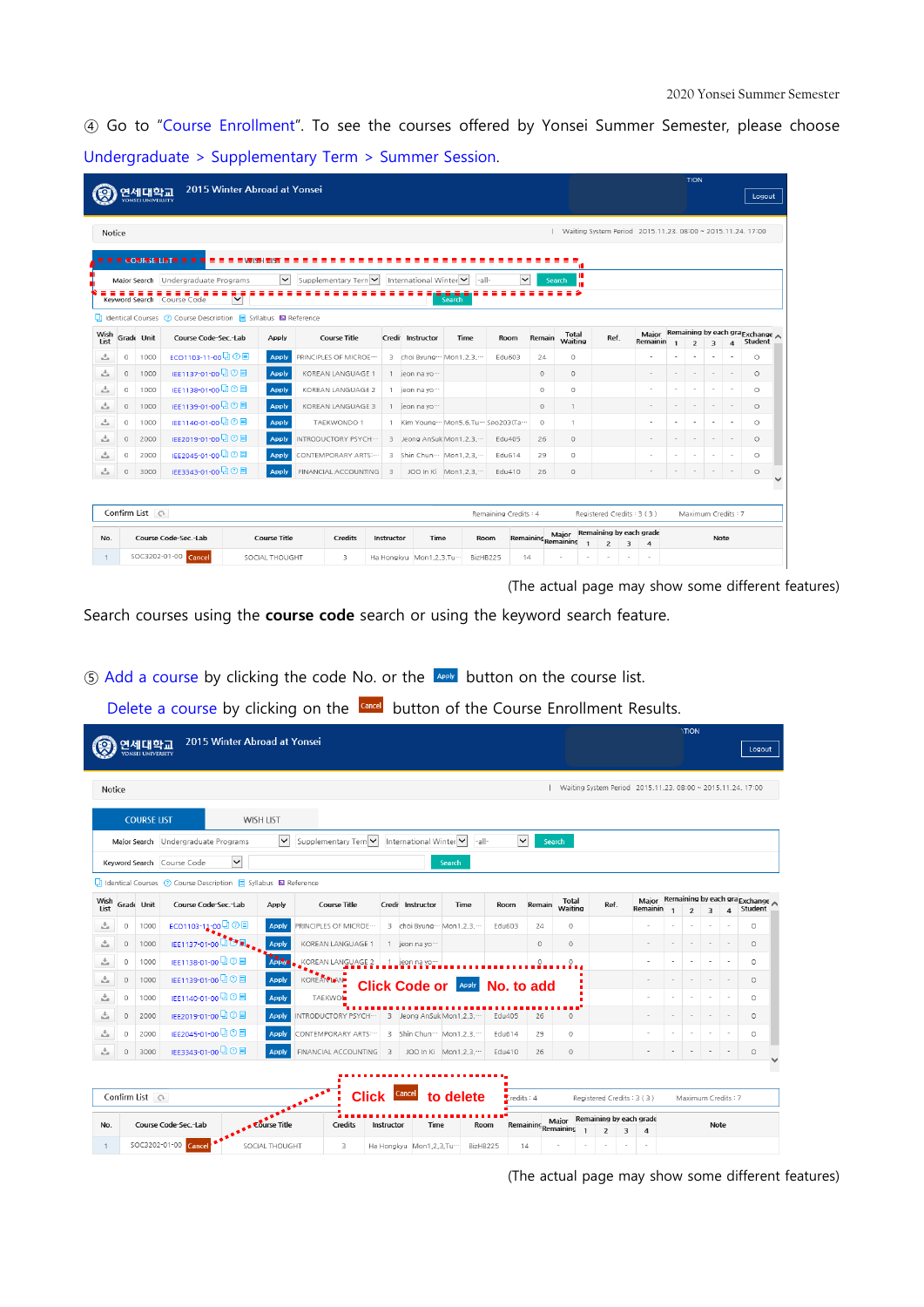| Sinchon                                  | Mirae                                        |                      |                                      |                          | Korean   Login              | Total                                                 | $\pmb{\mathrm{v}}$                  |                                                    | Detail<br>Search |
|------------------------------------------|----------------------------------------------|----------------------|--------------------------------------|--------------------------|-----------------------------|-------------------------------------------------------|-------------------------------------|----------------------------------------------------|------------------|
| 연세포탈서비스<br>E<br>PORTAL SERVICE@YONSEL    |                                              |                      |                                      |                          |                             | <b>System</b>                                         | <b>Academic Information</b>         | <b>Administration</b><br><b>Information System</b> |                  |
|                                          |                                              |                      |                                      |                          |                             | Academic Management<br>System                         |                                     | <b>YSCEC</b>                                       |                  |
| <b>The Main</b><br><b>Portal Service</b> |                                              |                      |                                      |                          |                             | Non-Degree Special<br>Programs                        |                                     | <b>Issue Student ID</b>                            |                  |
|                                          |                                              |                      |                                      |                          |                             | <b>Electronic Roster</b>                              |                                     | Career Support                                     |                  |
|                                          | Course catalogue                             | ᅾ<br>Undergraduate   | <b>Select Academic</b>               | <b>Management System</b> |                             | Innovation Center for<br><b>Teaching and Learning</b> |                                     | Central Library                                    |                  |
|                                          | and Syllabus:<br>Undergraduate<br>& Graduate | Course<br>Enrollment | <b>Bibilinent</b>                    |                          |                             | Institute of Language<br>Research and Education       |                                     | <b>Counseling Center</b>                           |                  |
| O                                        | <u>ye</u>                                    |                      |                                      |                          | <b>Thurp</b>                | Leadership Center                                     |                                     |                                                    | FH.<br>ы         |
| Final Grades<br>for Current<br>Semester  | Tuition and<br>Payment                       |                      |                                      |                          |                             |                                                       |                                     |                                                    |                  |
| <b>IT Service</b>                        |                                              |                      | œ                                    | $\mathord{\times}$       | 斥                           |                                                       |                                     |                                                    |                  |
|                                          |                                              |                      | Online Transcripts<br>& Certificates | Web Mail                 | Space Reservation<br>System | IT Service                                            | Int'l Campus<br>Shuttle Bus         | Electronic<br>Roster                               |                  |
|                                          | <b>Links</b>                                 |                      |                                      | o                        | Ġ                           |                                                       | (C)<br>$\mathbb{R}^n$               | $=$                                                |                  |
|                                          |                                              |                      |                                      | Yonsei Homepage          | Medical Center              | Alumni Association                                    | Integrated<br>Information<br>System | Ciniine/non-tace-<br>to-face<br>lecture Survey     |                  |

⑥ Confirm the courses you have enrolled in at "Course Schedule" tab before logging out.

# How to check your course schedule after course registration

Visit Portal website(portal.yonsei.ac.kr)  $\rightarrow$  Click English  $\rightarrow$  Log in  $\rightarrow$  Click Academic information System  $\rightarrow$  Click Academic management system  $\rightarrow$  Click Course  $\rightarrow$  Click Course<br>Enrollment  $\rightarrow$  Click Course schedule